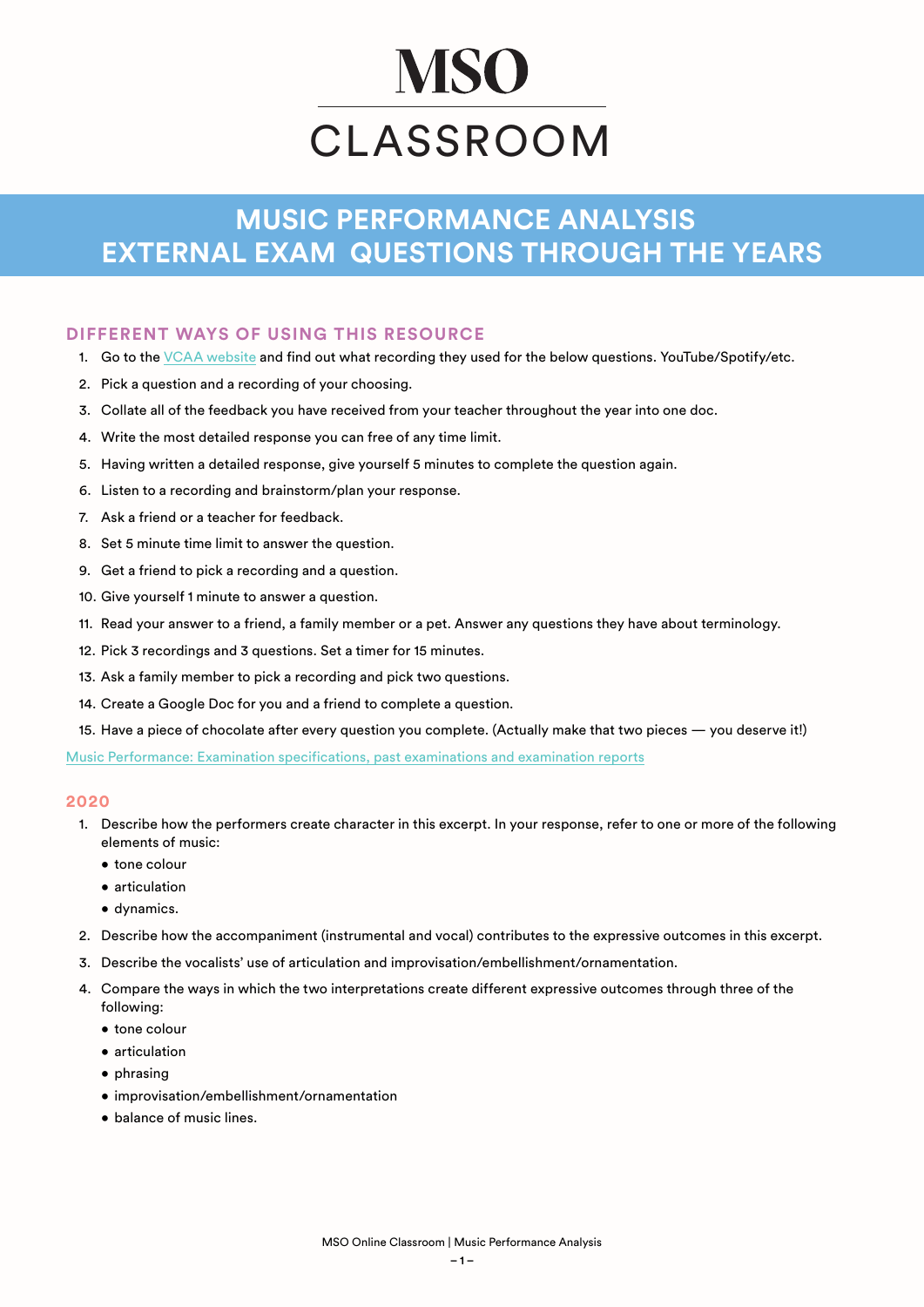#### **2019**

- 1. Describe how the performers use phrasing and improvisation/embellishment/ornamentation to achieve expressive outcomes.
- 2. Describe how the performers create and sustain mood and character in this excerpt.
- 3. Discuss how the performers use tone colour and articulation to achieve expressive outcomes.
- 4. Compare the ways in which the two interpretations create different expressive outcomes through three of the following:
	- articulation
	- balance of music lines
	- tone colour
	- tempo.

#### **2018**

- 1. Discuss how the performers use dynamics and blend of instrumental voices to achieve expressive outcomes.
- 2. Describe the ways in which tone colour is used to achieve expressive outcomes.
- 3. Describe how the performers use at least two of the following elements of music to achieve expressive outcomes:
	- articulation
	- balance of music lines
	- ornamentation/embellishment/improvisation
	- dynamics.
- 4. Compare the ways in which the two interpretations create different expressive outcomes through three of the following:
	- tempo
	- balance of music lines
	- tone colour
	- articulation.

#### **2017**

- 1. How do the performers use tone colour to achieve expressive outcomes?
- 2. How do the performers use articulation to achieve expressive outcomes?
- 3. Describe how the performers create and sustain mood and character in this work.
- 4. Compare the ways in which the performers manipulate the following to achieve expressive outcomes:
	- tone colour
	- balance of music lines
	- improvisation/embellishment/ornamentation.

# **2016 (Previous study design)**

- 1. Describe how the vocalist uses tone colour to create expressive outcomes.
- 2. Describe two ways in which the use of phrasing by the performers in this band creates character in this excerpt.
- 3. Discuss how the performers create these moods using:
	- blend and balance between voice and instruments
	- articulation.